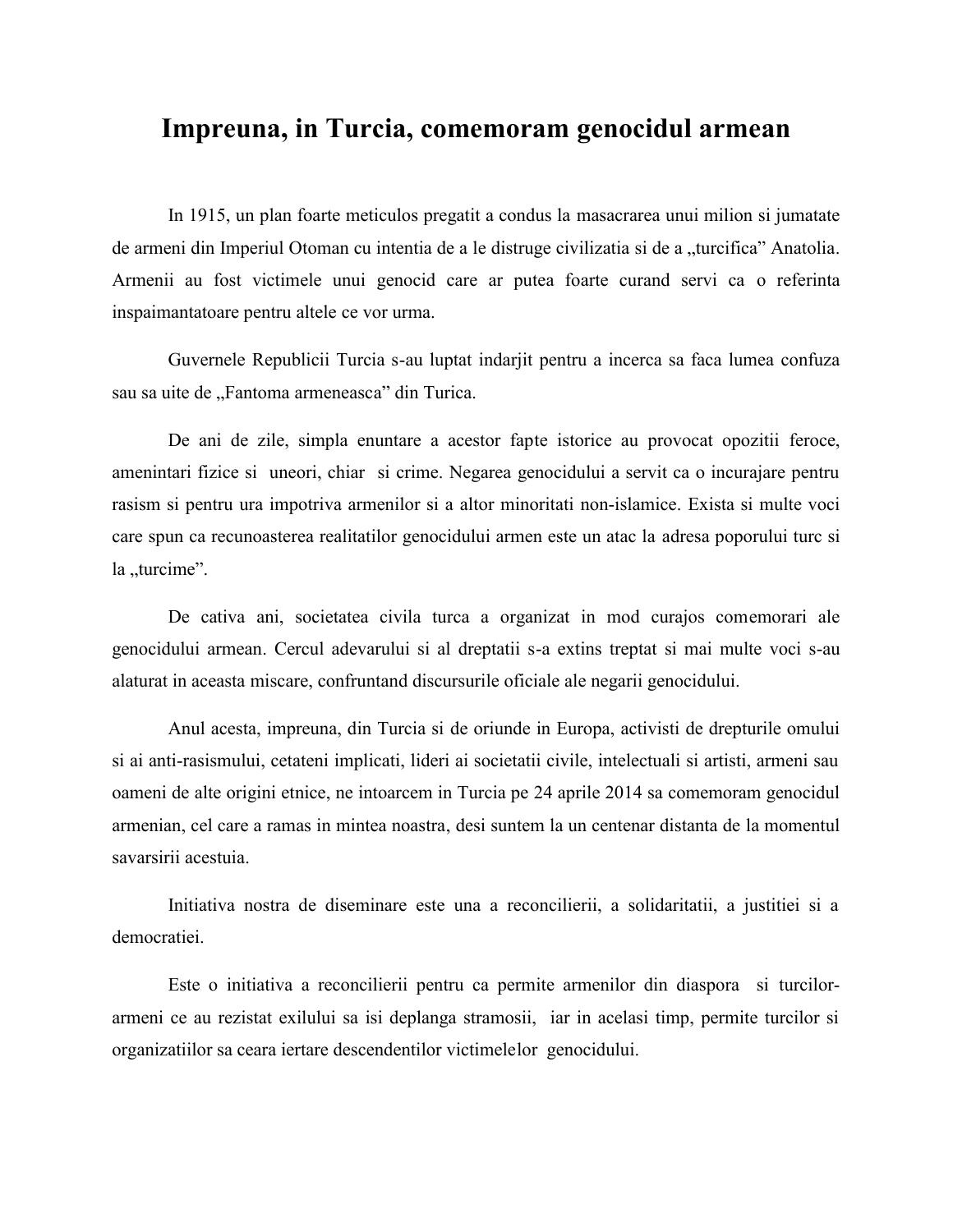Este o initiativa a solidaritatii, a celor care lupta pentru adevarul istoric. Divizarea nu este intre turci si armeni, ci intre cei care lupta pentru recunoasterea genocidului armean si cei care promoveaza negarea acestuia. Intr-un cuvant, ea nu este o chestiune de origini, ci de perspective pentru viitor.

Este si o initiativa a dreptatii. Elie Wiesel spunea: "Genocidul ucide de doua ori. A doua oara prin tacere". Negarea este perpetuarea genocidului, iar genocidul este cel mai violent act in care rasismul poate ajunge. Luptanad impotriva negarii inseamna sa lupti impotriva rasismului pentru o societate cat mai justa. Ea ofera noii generatii oportunitatea sa priveasca impreuna spre viitor.

In sfarsit, este o initiativa a democratiei. Nu numai pentru ca discutarea tabuului cu privire la genocid este o conditie indispensabila pentru promovarea libertatii de exprimare in Turcia, dar de asemenea, precum Jorge Semprun a mentionat in repetate randuri, democratia cere vitalitate din partea societatii civile. Consolidand relatiile intre societatile civile, ii imputernicim pe aceia care s-au luptat pentru dezvoltarea democratiei in Turcia si ii toata Europa.

Cu reconcilierea in minte, cu solidaritate, dreptate si democratie, din respect pentru victime si descendentii lor, vom comemora impreuna Genocidul Armean pe 24 Aprilie anul acesta, in Turcia; sau ii vom sustine pe aceia care o fac, chemand toti activistii, intelectualii, liderii, personalitatile care impartasesc aceste principii sa ni se alature pentru a pune punct celor 100 de ani de negare.

Pentru a semna textul online: http://www.remember24april1915.eu/.

**Paul Morin**, Executive Director of the European Grassroots Antiracist Movement – EGAM (Europe), **Cengiz Algan** & **Levent Sensever**, Spokespeople for Durde! (Turkey), **Alexis Govciyan,** President & **Nicolas Tavitian**, Director of the Armenian General Benevolent Union – AGBU (Europe), **Ayse Öktem**, Platform for "Confronting a Century of Denial" (Turkey), **Charles Aznavour,** Singer (France), **Bernard Henri Lévy**, Philosopher (France), **Abdullah Demirbas**, Mayor of Sur district of Diyarbakir (Turkey), **Ara Toranian**, Co-President of "Coordination Council of Armenian Organizations in France" (CCAF), **Serge Klarsfeld**,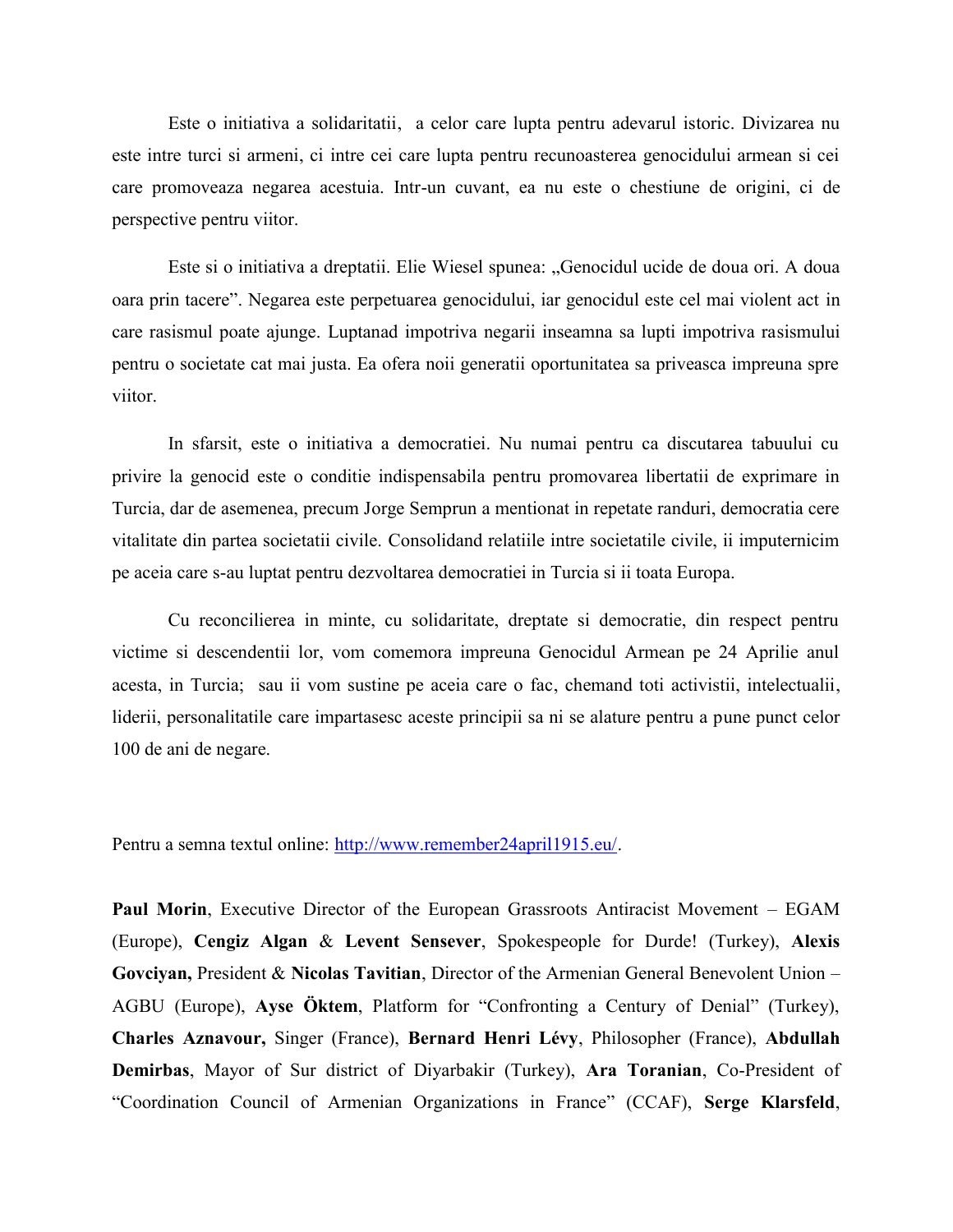President of "Sons and Daughters of Deported Jews from France" (France), **Murat Timur**, President of the Van Bar Association (Turkey), **Öztürk Türkdoğan**, Head of the Human Rights Association (IHD) (Turkey), **Gilbert Dalgalian,** linguist, **Bernard Kouchner**, former French Minister of Foreign Affairs, Founder of Doctors Without Borders and Doctors of the World, **Adam Michnik**, Historian, journalist, essayist and former leader of Solidarnosk (Poland), **Ragip Zarakolu**, Writer (Turkey), **Roni Margulies**, Journalist and poet (Turkey), **Jovan Divjak**, Former Commanding General of Yugoslav Army, Defender of besieged Sarajevo (Bosnia), **Ömer Laçiner**, Writer (Turkey), **Tahar Ben Jelloun**, Writer and poet (Morocco), **Dario Fo**, Writer, Nobel Prize for literature (Italy), **Ferhat Kentel**, Sociologist (Turkey), **Murat Celikkan**, Journalist (Turkey), **André Glucksmann**, Philosopher (France), **Korhan Gümüs**, Architect (Turkey), **Richard Prasquier**, Vice-President of Shoah Foundation (France), **Prof. Dr. Sinan Özbek**, Profesor (Turkey), **Prof. Dr. Gençay Gürsoy**, Profesor (Turkey), **Edward Mier- Jedrzejowicz**, Chairman, Foundation M.K. z Tyskiewiczow Krolikiewicz (Poland), **Oliviero Toscani**, Photographer (Italy), **Yann Moix**, Writer (France), **Prof. Dr. Ahmet Insel**, Profesor (Turkey),

**Alma Masic**, President of Youth Initiative for Human Rights (YIHR) (Bosnia), **Armen Artwich**, Vice President of Foundation of Culture and Heritage of Polish Armenians (Poland), **Deyan Kolev**, Chairman of "Amalipe" (Bulgaria), **Faik Akçay**, Writer (Turkey), **Séta Papazian**, President of the "Collectif VAN" (France), **Sonia Avakian-Bedrosian**, President of AGBU-Sofia (Bulgaria), **Marian Mandache**, Executive Director of "Romani Criss" (Romania), **Raffi Kantian, Chairman of the board,** "German-Armenian Society" (Germany), **Çagla Oflas**, Platform for "Confronting a Century of Denial" (Turkey), **Prof. Dr. Ayse Gözen**, Profesor (Turkey), **Elina Chilinguirian**, Journalist (Belgium), **Raba Gjoshi**, Executive Director of the Youth Initiative for Human Rights (YIHR) (Kosovo), **Prof. Dr Ayse Gözen**, Professor (Turkey), **Patrick Donabedian**, Historian and lecturer, Aix-Marseille University (France), **Mario Mazic**, Director of Youth Initiative for Human Rights (YIHR) (Croatia), **Ümit Kurt**, Writer (Turkey), **Elena Gabriielian**, Journalist (France), **Jovana Vukovic**, "Regional Centre for Minorities" (Serbia), **Akif Kurtulus**, Writer (Turkey), **Haik Garabedian**, Co-president AGBU Young Professionals of Plovdiv (Bulgaria), **Erika Muhi**, Director of the Anti-Discrimination Bureau "NEKI" (Hungary), **Yves Ternon**, Historian (France), **Zeynep Tanbay**, Choreographer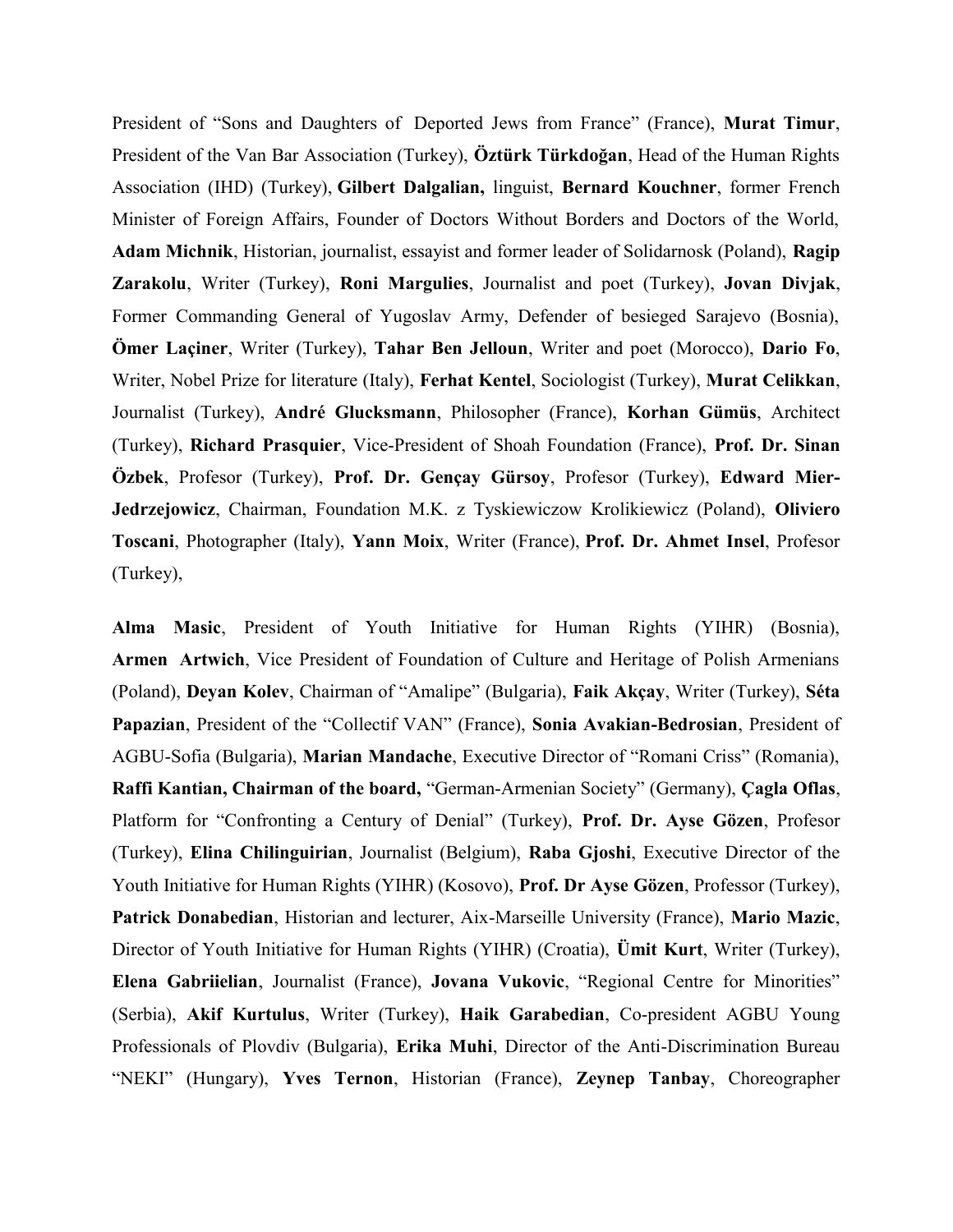(Turkey), **Gazi Giray Günaydin**, Activist (Turkey), **Sezai Temelli,** Lecturer (Turkey), **Simon le Grand,** international civil servant, **Céline Gulekdjian**, Film director (Belgium), **Katalin Barsony**, President of the "Romedia Foundation" (Hungary), **Nurcan Kaya**, Lawyer (Turkey), **Inge Drost**, President of the "Federation of Armenian Organizations in the Netherlands" (The Netherlands), **Alain Daumas**, President of "UFAT" (French Union of Roma Associations) (France), **Gueguel Khatchatouryan**, President of the Armenian community in Milano (Italy), **Adriatik Hasantari**, President of "Roma Active" (Albania), **Maja Micic**, Director of Youth Initiative for Human Rights (YIHR) (Serbia), **Elio Montanari**, Photographer (Turkey), **Hrant Kostanian**, Associate Research Fellow, Centre for European Policy studies (Belgium), **Marcel Kabanda**, President of "Ibuka" (France), **Filiz Montanari**, Film Director (Turkey), **Harout Palanjian**, President of AGBU Holland (The Netherlands), **Prof. Dr Sinan Özbek**, Professor (Turkey), **Héléne Piralian**, Psychoanalyst (France), **Miroslav Broz**, President of "Konexe" (Czech Republic), **Yildiz Önen**, Spokeswoman of "Global Peace and Justice Coalition" (Turkey), **Valentina Poghosyan**, Member of the board of AGBU Europe (United Kingdon), **Maria De Franca**, Director of "La Règle du Jeu" (France), **Areg Barseghyan,** International civil servant, ADB (Armenia), **Metin Algan**, Activist of DurDe (Turkey), **Balasz Denes**, Director of "Open Society Initiative for Europe" (Hungary), **Cem Rifat Sey**, Writer (Turkey), **Witold Klaus**, President of SIP (Association for Legal Intervention) (Poland), **Jörn Sudhoff**, Professor of Social Sciences (Turkey), **Dogan Özguden**, Chief Editor, Info-Türk (Belgium), **Katarzyna Kubin**, Director of the Board of the "Foundation for Social Diversity" (Poland), **Zeynep Tozduman**, Investigative Writer (Turkey), **Tatyos Bebek**, Dentist (Turkey), **Güven Gürkan Öztan,** Lecturer (Turkey), **Ergun Günrah,** PR (Turkey), **Kalle Larson**, Director of "Centrum Mot Rasism" (Sweden)**, Inci Tugsavul**, Responsible editor Info-Türk (Belgium), **Renée Le Mignot**, Co-President of the "MRAP" (Movement against Racism and for Friendship between Peoples) (France), **Haluk Ünal**, Film Director (Turkey), **Nick Lowes**, Founder of "Hope Not Hate" (United Kingdom), **Cindy Léoni**, President of "SOS Racisme" (France), **Sonia Aïchi**, President of "FIDL" (High school's Independent and Democratic Federation) (France), **Aldo Merkoci**, President of "Mjaft Movement" (Albania)**, Ahmed Moawia**, President of the "Greek Forum for Migrants" (Greece), **Jette Moller**, President of "SOS Mod Racisme" (Danemark), **Angela Scalzo**, General Secretary of "SOS Razzismo" (Italy), **Nicolai Radita**, President of "Roma National Centre" (Moldavia), **Boris Raonic** , President de "Civil Alliance"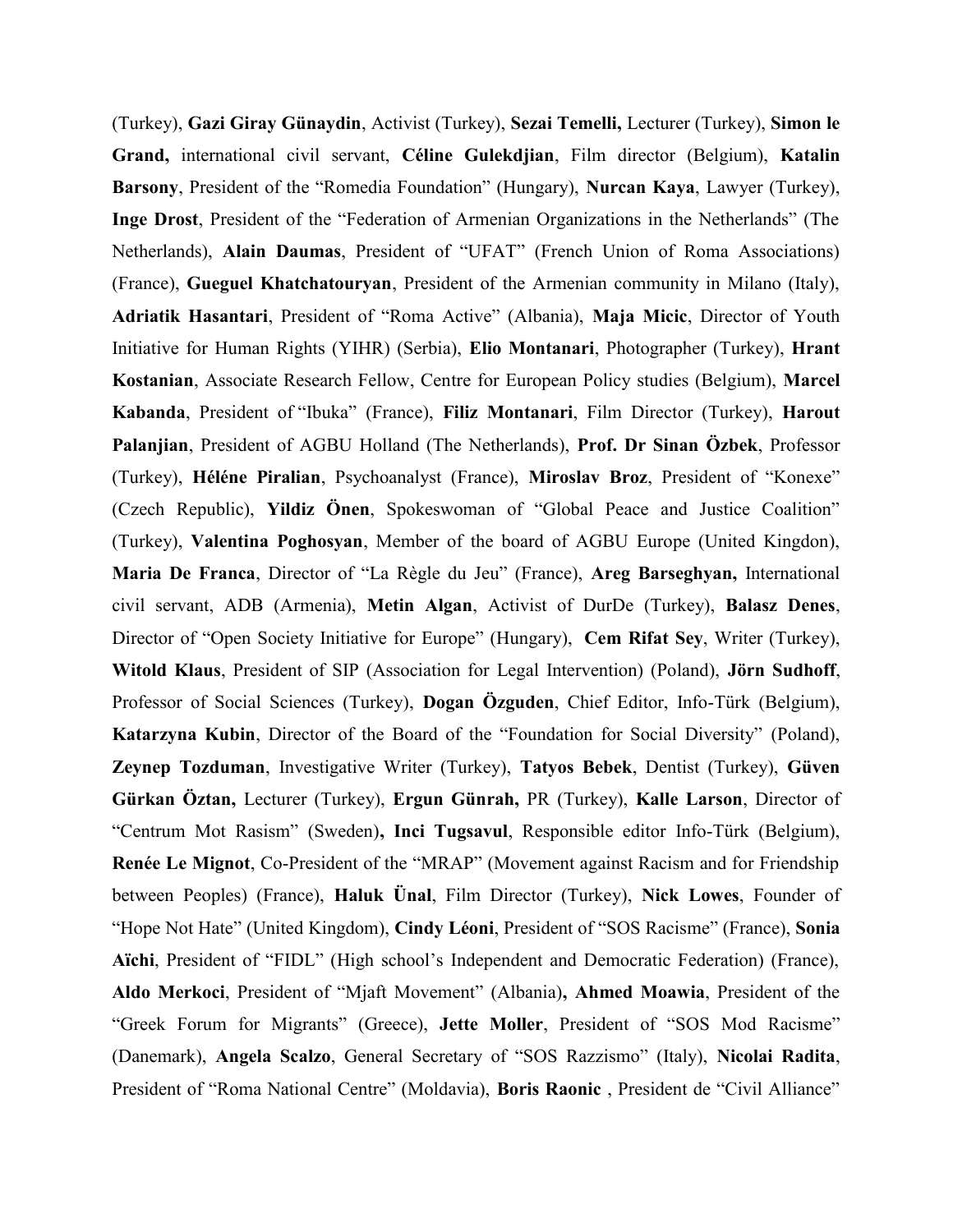(Montenegro), **Paula Sawicka**, President of "Open Republic" (Poland), **Jacques Bérès**, President of "France-Syria Democracy", President of "Enfants Du Canal" (France), **Bruce Clarke**, Artist (South Africa), **Ina van Looy, Centre Communautaire Laïc Juif David Susskind,** (Belgium), **Eduardo Lorenzo Ochoa**, Director, European Friends of Armenia, **Stéphane Mirdkian**, President, Armenian Community of Belgium (Belgium), **Mato Hakhverdian**, Chairman of the Federation of Armenian Organisations in The Netherlands (FAON) (the Netherlands), **Roni Alasor**, Journalist and writer (Norway), **Sebu Aslangil**, Jurist (Turkey), **Atilla Dirim**, Interpretor (Turkey), **Irena Borisova**, Director of "People Against Racism" (Slovakia), **Ofer Bronchtein**, President of "Forum pour la paix" (France), **Prof. Chan E.S. Choenni**, Hindustani Migration and Indian Diaspora, Free University (VU) Amsterdam (The Netherlands), **Andrei Dragomir**, Director of the Moldovan Centre for Human Rights (Moldovia), **Loris Toufanian**, President of Armenian Youth Movement "Nor Seround" (France), **Lina Gidlung**, Director of Antidiscrimination bureau Upsala (Sweden), **Janette Gronsfort**, President of "Rasmus Network" (Finland), **Merle Haruoja**, Director of "Estonian Institute for Human Rights" (Estonia), **Jean Yériché Gorizian**, Spokeperson of Armenian Youth Movement "Nor Seround" (France), **Pierre Henry**, General Director of "France Terre d'Asile" and Executive Board Member of the "European Council for Refugees and Exiles", **Hristo Ivanovick**, President of "Alliance for Human Rights" (Macedonia), **Krassimir Kanev**, President of the "Bulgarian Helsinki Committee" (Bulgaria), **Anhelita Kamenska**, Director of "Latvian Centre for Human Rights" (Latvia), **Oncho Cherchian,** AGBU Sofia (Bulgaria), **Joël Kotek**, historian (Belgium), **Hakob Kazandjian**, President, FRA in Cyprus (Cyprus), **Jacky Mamou**, President of "Urgence Darfour", former President of "Doctors of the World", **Irina Ghaplanyan**, University of Cambridge (United Kingdom), **Anna Šabatová**, Head of "Czech Helsinki Committee" (Czech Republic), **Ahmed Samih**, Head of the "Andalus Institute for Tolerance and Anti-Violence Studies" (Egypt), **Dominique Sopo**, Former President of "SOS Racisme" (France), **Rune Steen**, Director of the "Norwegian Centre Against Racism" (Norway), **Sacha Reingewirtz**, President of the "French Union of Jewish Students" (France), **Muhammadi Yonous**, Head of the "Greek Forum of Refugees" (Greece), **Ligue des Droits de l'Homme** (League of Human Rights) (France), **Europeana Roma and Travellers Forum** (ERTF), **International Human Rights League, Nikolai Romashuk Hairabedian,** President of the "Armenian Social and cultural Foundation in The Netherlands" (The Netherlands), **Kate**